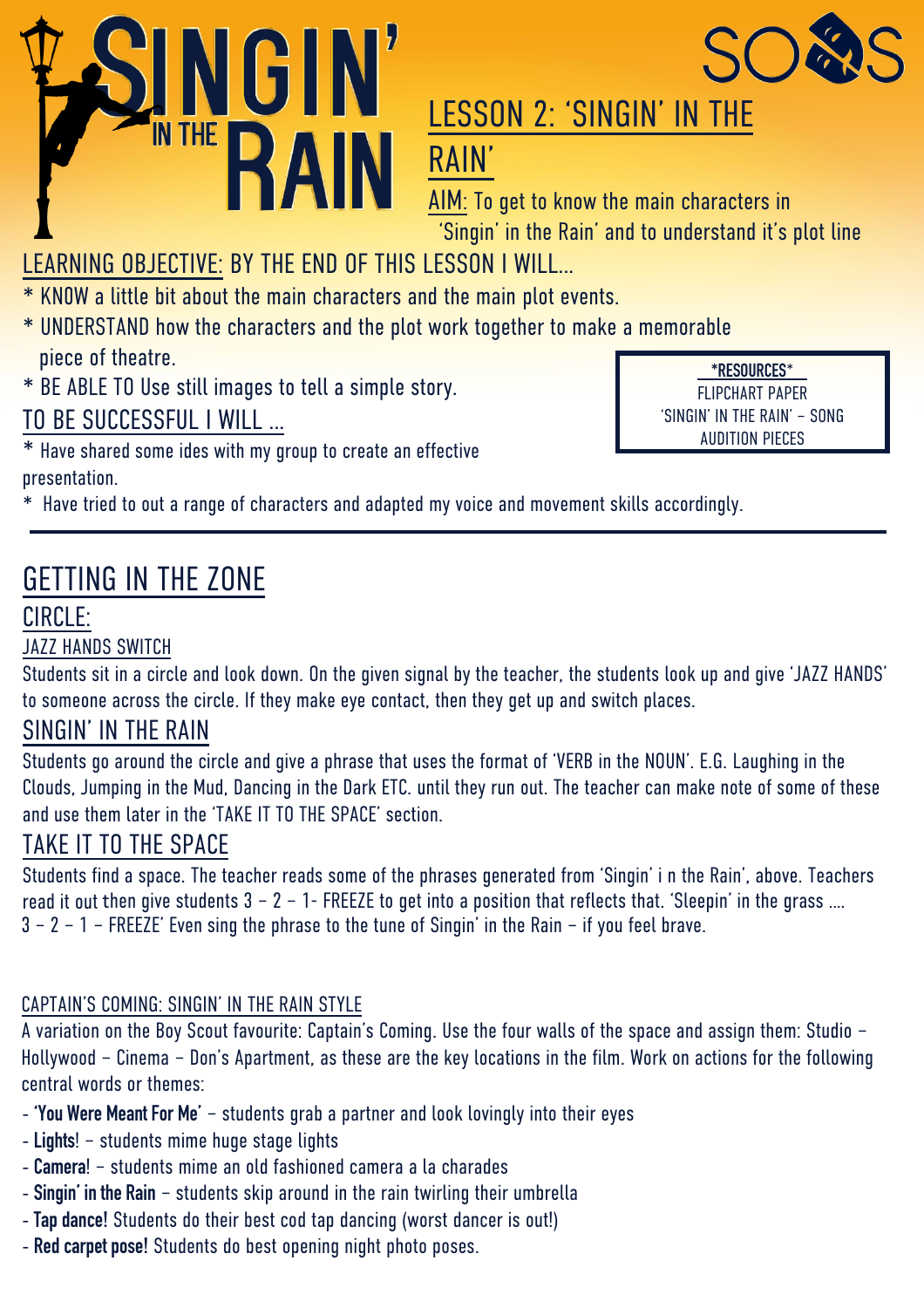



## LESSON 2: 'SINGIN' IN THE RAIN'

# THE MAIN EVENT:

Following on from 'Captain's Coming – Singin' in the Rain style' teacher will read out the synopsis of the play with certain words generating an action from the students. Each character also needs a gesture which the students can come up with:

- Don Lockwood big Hollywood start; amazing dancer; handsome and adored, ex stuntman
- Kathy Seldon innocent starlet; clever, sassy and a talented dancer, singer and actress
- Cosmo Brown piano player and comedy genius: best friend to Don
- Lina Lamont blond bombshell, big star, no real talent

In addition, they need to think of an action for the following words:

- Hollywood
- Silent movie
- Talking picture
- Singing
- Actor
- Love
- Rain
- Speaking
- Dancing cavalier

Teacher then reads the plot and the students respond with the agreed actions for both character names and key words above. It can be repeated just to make sure that they have the story in their heads.

#### GROUP ACTIVITY

Students to tell the story of Singin' in the Rain using 3-5 still images (depending on ability of students). After preparation students perform whilst the song 'Singin' in the Rain' plays in the background.

#### MIX IT UP

Students can bring one of their freeze frames to life with 10 seconds of action or dialogue

#### SCREEN TEST

Students imagine that they are being asked to try out for one of the main parts in Singin' in the Rain. They need to work with a partner. They can, as a pair go for:

- Don and Kathy
- Don and Cosmo
- Don and Lina